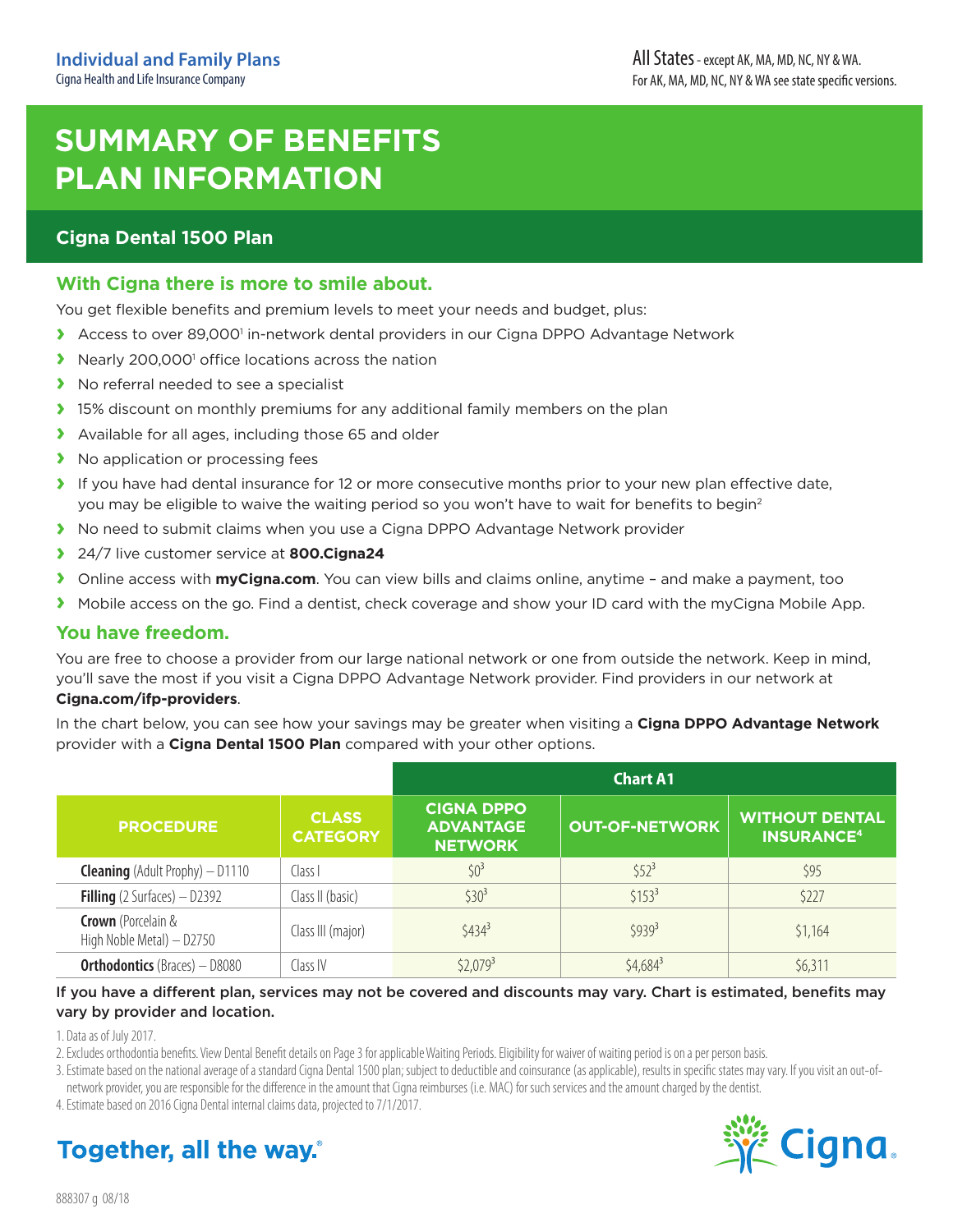### **Dental Terms**

Below you will find easy-to-understand definitions for commonly used words.

**Cigna DPPO Advantage Network:** Dentists that have contracted with Cigna and agreed to accept a predetermined contracted fee for the services provided to Cigna customers. Visiting a provider in this network means you'll save the most money, because the fee is discounted.

**Out-of-Network:** Providers who have not contracted with Cigna to offer you savings. They charge their own standard fees.

**Balance Billing:** When an out-of-network provider bills you for the difference between the charges for a service, and what Cigna will pay for that service after coinsurance and Maximum Allowable Charge (MAC) have been applied. For example, an out-of-network provider may charge \$100 to fill a cavity. If MAC is \$50 for that service and the coinsurance is 50%, Cigna will pay \$25 and you will pay \$25. Because you are visiting an out-of-network provider, the provider may bill you the remaining \$50; thus your total out-of-pocket cost will be \$75. These charges are separate from any applicable deductible and coinsurance.

**Calendar Year Maximum:** The most your plan will pay during a calendar year (12-month period beginning each January 1). You'll need to pay 100% out of pocket for any services after you reach your calendar year maximum. This typically applies to Class 1, 2 and 3.

**Lifetime Maximum:** The most your plan will pay during your lifetime. You'll need to pay 100% out of pocket for any services after you reach your lifetime maximum. A lifetime maximum typically applies to Class 4 services. (Applicable to Cigna Dental 1500 plan.)

**Coinsurance:** Your share of the cost of a covered dental service (a percentage amount). You pay coinsurance plus any deductible amount not met yet for that calendar year. For example, if you go to the dentist and your visit costs \$200, the dentist sends a claim to Cigna. If you have already met your annual deductible amount, Cigna may pay 80% (\$160) and you will pay a coinsurance of 20% (\$40).

**Calendar Year Deductible:** The dollar amount you must pay each year for eligible dental expenses before the insurance begins paying for basic, and major restorative care services, if covered by your plan.

**Lifetime Orthodontia Deductible:** The dollar amount you must pay once in your lifetime for eligible dental expenses before the insurance plan begins paying for Orthodontia, if covered by your plan.

**Maximum Allowable Charge (MAC):** The most Cigna will pay a dentist for a covered service or procedure for out-of-network dental care that is based on a basic Cigna DPPO Advantage fee schedule within a specified area. See example provided under Balance Billing.

**Standard Fee:** The fee that a provider charges to a patient for a service who does not have dental insurance. If a patient has dental insurance and visits a Cigna DPPO Advantage Network provider, the provider charges the negotiated rate/contracted fee.

**Contracted Fee:** The fee to be charged for a service that Cigna has negotiated with a contracted provider on your behalf.

**Waiting Period:** The amount of time that you must be enrolled in the plan before certain benefits are payable. Waiting periods may vary by state. You may be eligible to waive the waiting period for Classes II & III if you have continuous 12 months of prior coverage from a valid dental insurance plan.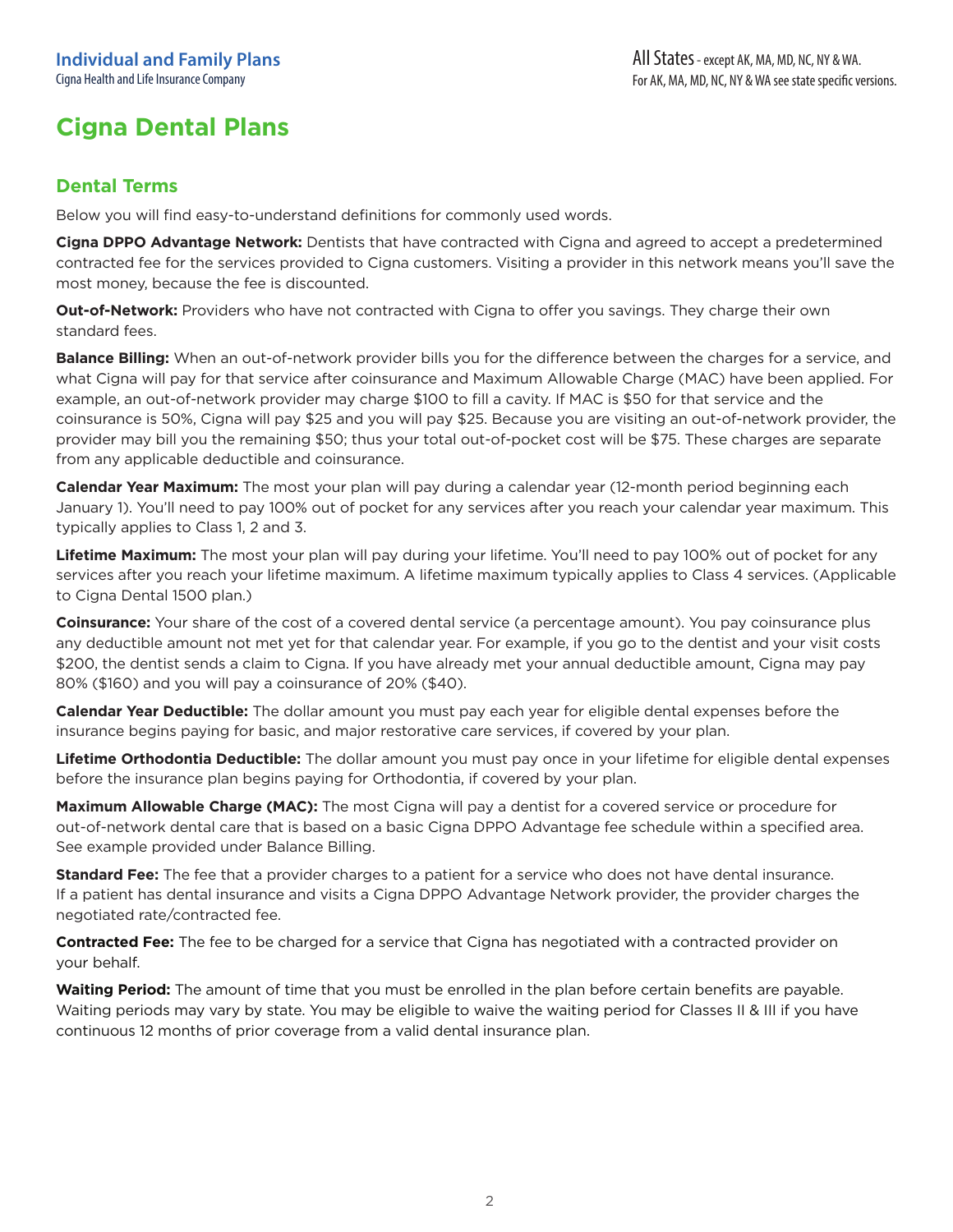|                                                                                                                                                                                  | Cigna Dental 1500 Plan                                                                                       |                                                                                                                                                                                                      |  |  |
|----------------------------------------------------------------------------------------------------------------------------------------------------------------------------------|--------------------------------------------------------------------------------------------------------------|------------------------------------------------------------------------------------------------------------------------------------------------------------------------------------------------------|--|--|
| <b>DENTAL BENEFIT</b>                                                                                                                                                            | <b>CIGNA DPPO ADVANTAGE</b><br><b>NETWORK</b><br>Offers the most savings, 37% <sup>1</sup> national average. | <b>OUT-OF-NETWORK</b><br>Your out-of-pocket expenses will be higher; these providers<br>have not agreed to offer Cigna customers our contracted or<br>discounted fees. Example provided in chart A1. |  |  |
| <b>Individual Calendar Year Deductible</b>                                                                                                                                       | \$50 per person                                                                                              |                                                                                                                                                                                                      |  |  |
| <b>Family Calendar Year Deductible</b>                                                                                                                                           | \$150 per family                                                                                             |                                                                                                                                                                                                      |  |  |
| <b>Calendar Year Maximum</b><br>(For Class I, II, and III services)                                                                                                              | \$1,500 per person                                                                                           |                                                                                                                                                                                                      |  |  |
| <b>Lifetime Deductible</b><br>(Separate per person for Orthodontia)                                                                                                              | \$50 per person                                                                                              |                                                                                                                                                                                                      |  |  |
| <b>Lifetime Maximum</b><br>(Separate per person for Orthodontia)                                                                                                                 | \$1,000 per person                                                                                           |                                                                                                                                                                                                      |  |  |
| <b>Payment levels</b>                                                                                                                                                            | Based on provider's contracted fees                                                                          | Based on provider's standard fees and the MAC                                                                                                                                                        |  |  |
| <b>CLASS I: PREVENTIVE/DIAGNOSTIC SERVICES</b>                                                                                                                                   |                                                                                                              |                                                                                                                                                                                                      |  |  |
| <b>Preventive/Diagnostic Services Waiting Period</b>                                                                                                                             | Not applicable                                                                                               |                                                                                                                                                                                                      |  |  |
| <b>Preventive/Diagnostic Services</b><br>Oral Exams, Routine Cleanings, Routine X-Rays,<br>Sealants, Fluoride Treatment, Space Maintainers<br>(non-orthodontic)                  | You pay \$0<br>(No Charge)                                                                                   | You pay the difference between the provider's<br>standard fee and 100% of the MAC <sup>2</sup>                                                                                                       |  |  |
| <b>CLASS II: BASIC RESTORATIVE SERVICES</b>                                                                                                                                      |                                                                                                              |                                                                                                                                                                                                      |  |  |
| <b>Basic Restorative Services Waiting Period</b>                                                                                                                                 | 6-month waiting period <sup>3</sup>                                                                          |                                                                                                                                                                                                      |  |  |
| <b>Basic Restorative Services</b><br>Nonroutine X-Rays, Fillings, Routine Tooth<br>Extraction, Emergency Treatment                                                               | You pay 20% of the provider's contracted fee<br>(after deductible)                                           | You pay the difference between the<br>provider's standard fee and 80% of the MAC<br>(after deductible)                                                                                               |  |  |
| <b>CLASS III: MAJOR RESTORATIVE SERVICES</b>                                                                                                                                     |                                                                                                              |                                                                                                                                                                                                      |  |  |
| <b>Major Restorative Services Waiting Period</b>                                                                                                                                 | 12-month waiting period <sup>3</sup>                                                                         |                                                                                                                                                                                                      |  |  |
| <b>Major Restorative Services</b><br>Periodontal (Deep Cleaning), Periodontal<br>Maintenance, Crowns, Root Canal Therapy, Wisdom<br>Tooth Extraction, Dentures/Partials, Bridges | You pay 50% of the provider's contracted fee<br>(after deductible)                                           | You pay the difference between the provider's<br>standard fee and 50% of the MAC<br>(after deductible)                                                                                               |  |  |
| <b>CLASS IV: ORTHODONTIA</b>                                                                                                                                                     |                                                                                                              |                                                                                                                                                                                                      |  |  |
| <b>Orthodontia Waiting Period</b>                                                                                                                                                |                                                                                                              | 12-month waiting period <sup>3</sup>                                                                                                                                                                 |  |  |
| <b>Orthodontia</b>                                                                                                                                                               | You pay 50% of the provider's contracted fee<br>(after separate lifetime deductible)                         | You pay the difference between the provider's<br>standard fee and 50% of the MAC<br>(after separate lifetime deductible)                                                                             |  |  |

If you choose to visit a dentist out-of-network, you will pay the out-of-network benefit and the difference in the amount that Cigna reimburses for such services and the amount charged by the dentist, except for emergency services as defined in the policy. This is known as balance billing.

1. Based upon 1/1/2016–12/31/2016 National Average Charges projected by Cigna Dental to 7/1/2017. Fees vary by region.

2. Refer to the policy for more details.

3. NJ, VT & IL: 6-month waiting period for all classes; WV: 3-month waiting period for all classes; NM: 6-month waiting period for major dental care services for effective dates of 1/1/2019 and later; In PA, for effective dates prior to 5/1/2018, standard waiting periods apply to covered basic, major and orthodontic dental care services; for effective dates 5/1/2018 and later, waiting periods do not apply to covered basic dental care services. In MO, for effective dates prior to 5/1/2018, waiting periods do not apply; for effective dates 5/1/2018 and later, standard waiting periods apply to covered basic, major and orthodontic dental care services; RI: no waiting period for all Classes; You may be eligible to waive the waiting period for Classes II & III if you have continuous 12 months of prior coverage from a valid dental insurance plan. Orthodontia waiting period cannot be waived.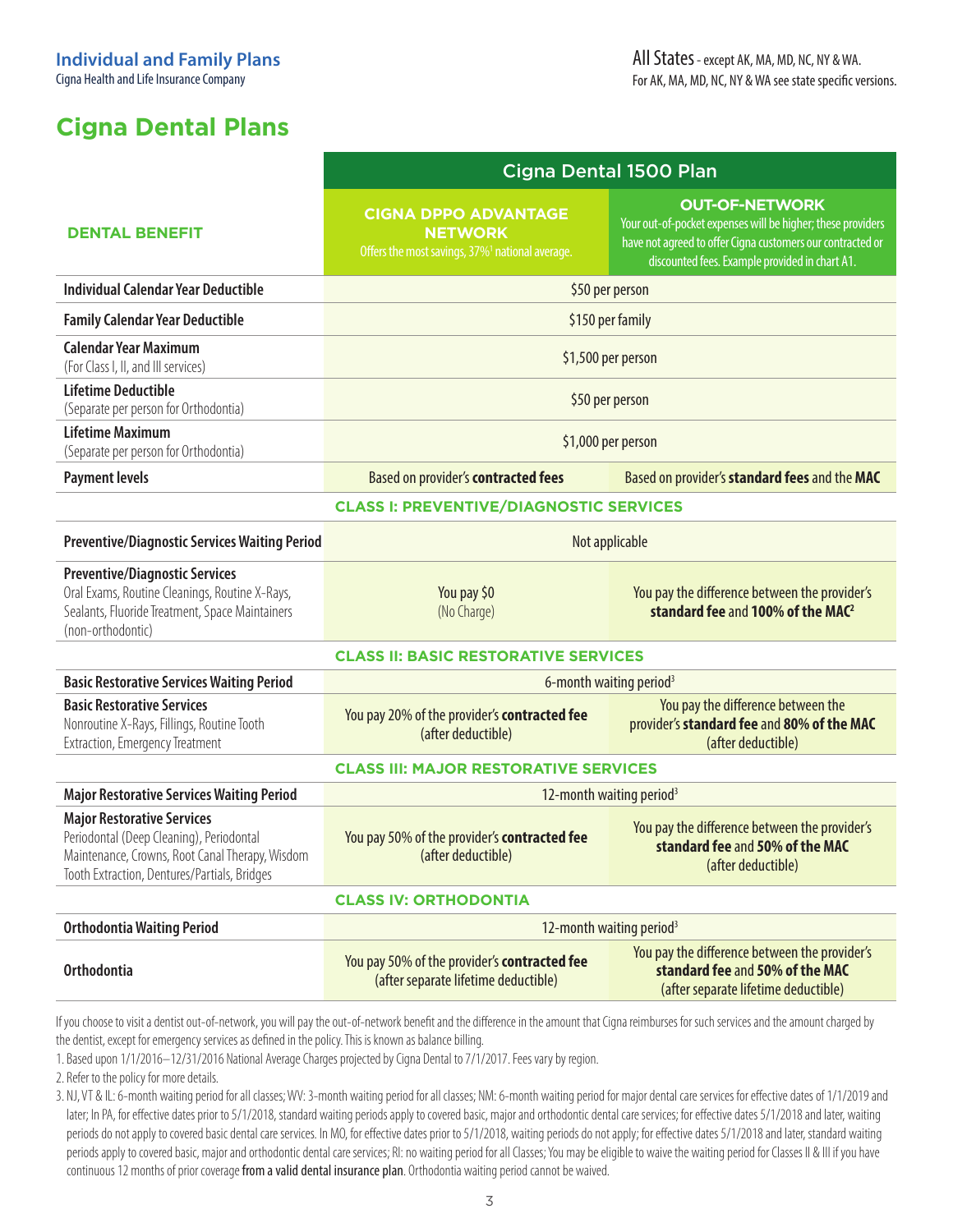|                                              | Cigna Dental 1500 Plan                                                                                                                                                                                                                                                                                                     |  |  |  |
|----------------------------------------------|----------------------------------------------------------------------------------------------------------------------------------------------------------------------------------------------------------------------------------------------------------------------------------------------------------------------------|--|--|--|
| <b>PROCEDURE</b>                             | <b>FREQUENCY/LIMITATION</b>                                                                                                                                                                                                                                                                                                |  |  |  |
|                                              | <b>CLASS I: PREVENTIVE/DIAGNOSTIC SERVICES</b>                                                                                                                                                                                                                                                                             |  |  |  |
| <b>Oral Exams</b>                            | 1 per consecutive 6-month period                                                                                                                                                                                                                                                                                           |  |  |  |
| <b>Routine Cleanings</b>                     | 1 routine prophylaxis or periodontal maintenance procedure per consecutive 6-month period (routine<br>prophylaxis falls under Class 1; periodontal maintenance procedure falls under Class III)                                                                                                                            |  |  |  |
| <b>Routine X-Rays</b>                        | Bitewings: 1 set in any consecutive 12-month period. Limited to a maximum of 4 films per set                                                                                                                                                                                                                               |  |  |  |
| <b>Sealants</b>                              | 1 treatment per tooth per lifetime. Payable on unrestored permanent bicuspid or molar teeth for participants<br>less than age 14                                                                                                                                                                                           |  |  |  |
| <b>Fluoride Treatment</b>                    | 1 per consecutive 12-month period for participants less than age 14                                                                                                                                                                                                                                                        |  |  |  |
| Space Maintainers (non-orthodontic)          | Limited to non-orthodontic treatment for prematurely removed or missing teeth for participants less than<br>age 14                                                                                                                                                                                                         |  |  |  |
|                                              | <b>CLASS II: BASIC RESTORATIVE SERVICES</b>                                                                                                                                                                                                                                                                                |  |  |  |
| <b>Nonroutine X-Rays</b>                     | Full mouth or Panorex: 1 per consecutive 60-month period                                                                                                                                                                                                                                                                   |  |  |  |
| <b>Fillings</b>                              | 1 per tooth per consecutive 12-month period (applies to replacement of identical surface fillings only). No<br>white/tooth colored fillings on bicuspid or molar teeth                                                                                                                                                     |  |  |  |
| <b>Routine Tooth Extraction</b>              | Includes an allowance for local anesthesia and routine postoperative care                                                                                                                                                                                                                                                  |  |  |  |
| <b>Emergency Treatment</b>                   | Paid as a separate benefit only if no other service, except x-rays, is rendered during the visit                                                                                                                                                                                                                           |  |  |  |
| <b>CLASS III: MAJOR RESTORATIVE SERVICES</b> |                                                                                                                                                                                                                                                                                                                            |  |  |  |
| Periodontal (Deep Cleaning)                  | 1 per quadrant per consecutive 36-month period                                                                                                                                                                                                                                                                             |  |  |  |
| <b>Periodontal Maintenance</b>               | Payable only if a consecutive 6-month period has passed since the completion of active periodontal surgery.<br>1 periodontal maintenance or routine prophylaxis procedure per consecutive 6-month period (periodontal<br>maintenance procedure is Class III; routine prophylaxis is Class I)                               |  |  |  |
| Crowns                                       | 1 per tooth per consecutive 84-month period. Benefits are based on the amount payable for non-precious<br>metals. No porcelain or white/tooth-colored material on molar crown or bridges. Replacement must be<br>indicated by major decay. For participants less than age 16, benefits limited to resin or stainless steel |  |  |  |
| <b>Root Canal Therapy</b>                    | 1 per tooth per lifetime                                                                                                                                                                                                                                                                                                   |  |  |  |
| <b>Wisdom Tooth Extraction</b>               | Includes an allowance for local anesthesia and routine postoperative care                                                                                                                                                                                                                                                  |  |  |  |
| <b>Dentures and Partials</b>                 | 1 per arch per consecutive 84-month period                                                                                                                                                                                                                                                                                 |  |  |  |
| <b>Bridges</b>                               | 1 per consecutive 84-month period. Benefits will be considered for the initial replacement of a necessary<br>functioning natural tooth extracted while the person was covered under this plan                                                                                                                              |  |  |  |
|                                              | <b>CLASS IV: ORTHODONTIA</b>                                                                                                                                                                                                                                                                                               |  |  |  |
| <b>Orthodontia</b>                           | The total amount payable for all expenses incurred for orthodontics during a person's lifetime will not be more<br>than the orthodontia lifetime maximum                                                                                                                                                                   |  |  |  |

This summary contains highlights only.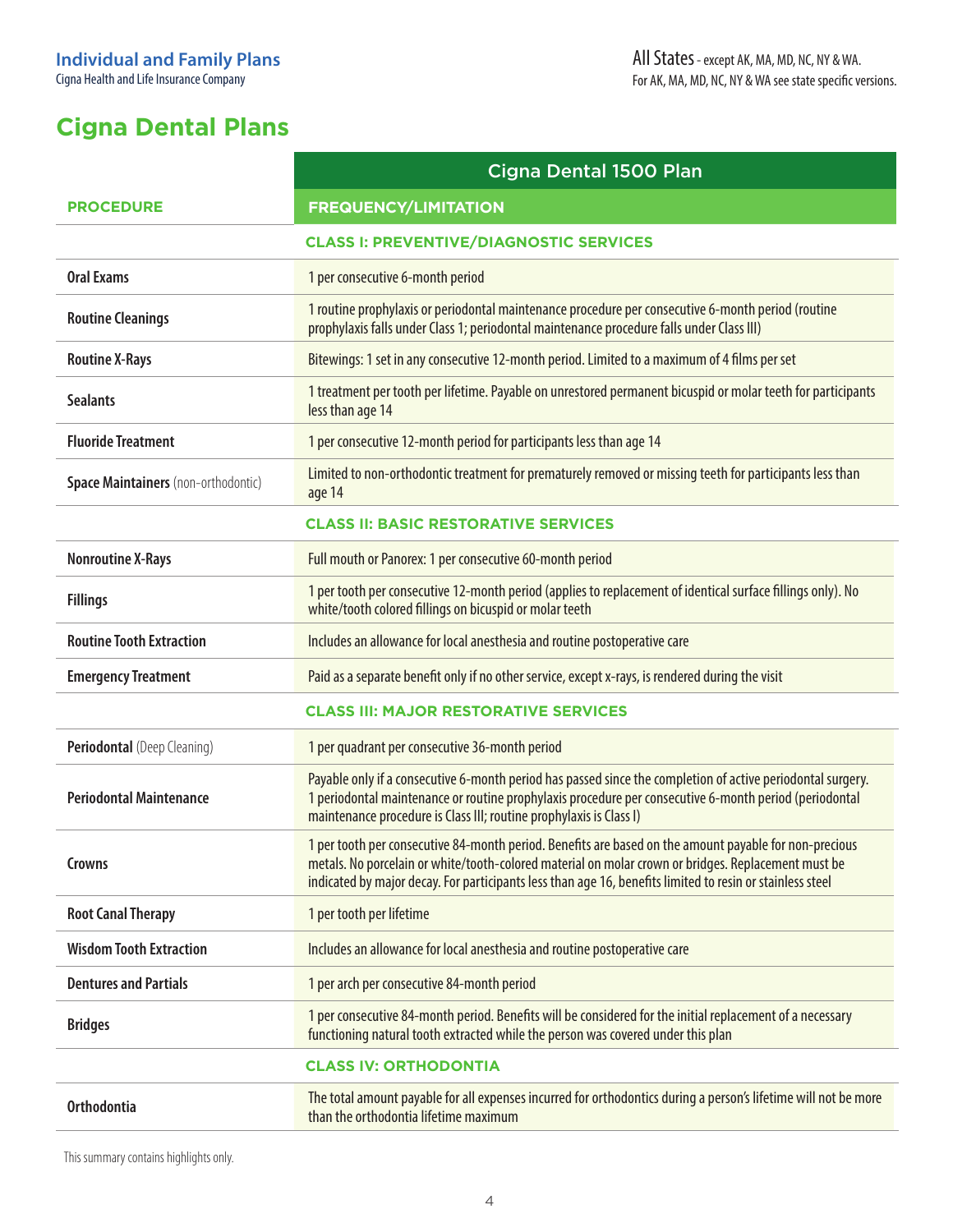### **PLAN EXCLUSIONS AND LIMITATIONS**

#### **What is not covered by this plan Excluded services**

Covered expenses do not include expenses incurred for:

- **›** Procedures which are not included in the policy.
- **›** Procedures which are not necessary and which do not have uniform professional endorsement.
- **›** Procedures for which a charge would not have been made in the absence of coverage or for which the covered person is not legally required to pay.
- **›** Any procedure, service, supply or appliance, the sole or primary purpose of which relates to the change or maintenance of vertical dimension.
- **›** Procedures, appliances or restorations whose main purpose is to diagnose or treat dysfunction of the temporomandibular joint (Services are covered in AR, MN, NM, NV, and VT).
- **›** The alteration or restoration of occlusion.
- **›** The restoration of teeth which have been damaged by erosion, attrition or abrasion.
- **›** Bite registration or bite analysis.
- **›** Any procedure, service or supply provided primarily for cosmetic purposes. Facings, repairs to facings or replacement of facings on crowns or bridge units on molar teeth shall always be considered cosmetic.
- **›** The surgical placement of an implant body or framework of any type; surgical procedures in anticipation of implant placement; any device, index or surgical template guide used for implant surgery; treatment or repair of an existing implant; prefabricated or custom implant abutments; removal of an existing implant.
- **›** Crowns, inlays, cast restorations, or other laboratory prepared restorations on teeth unless the tooth cannot be restored with an amalgam or composite resin filling due to major decay or fracture.
- **›** Core build-ups.
- **›** Replacement of a partial denture, full denture, or fixed bridge or the addition of teeth to a partial denture unless:
	- Replacement occurs at least 84 consecutive months after the initial date of insertion of the current full or partial denture; or
	- The partial denture is less than 84 consecutive months old, and the replacement is needed due to a necessary extraction of an additional functioning natural tooth while the person is covered under this plan (alternate benefits of adding a tooth to an existing appliance may be applied); or
	- Replacement occurs at least 84 consecutive months after the initial date of insertion of an existing fixed bridge (if the prior bridge is less than 84 consecutive months old, and replacement is needed due to an additional necessary extraction of a functioning natural tooth while the person is covered under this plan. Benefits will be considered only for the pontic replacing the additionally extracted tooth).
- **›** The removal of only a permanent third molar will not qualify an initial or replacement partial denture, full denture or fixed bridge for benefits.
- **›** The replacement of crowns, cast restoration, inlay, onlay or other laboratory prepared restorations within 84 consecutive months of the date of insertion.
- **›** The replacement of a bridge, crown, cast restoration, inlay, onlay or other laboratory prepared restoration regardless of age unless necessitated by major decay or fracture of the underlying natural tooth.
- **›** Any replacement of a bridge, crown or denture which is or can be made useable according to common dental standards.
- **›** Replacement of a partial denture or full denture which can be made serviceable or is replaceable.
- **›** Replacement of lost or stolen appliances.
- **›** Replacement of teeth beyond the normal complement of 32.
- **›** Prescription drugs.
- **›** Any procedure, service, supply or appliance used primarily for the purpose of splinting.
- **›** Athletic mouth guards.
- **›** Myofunctional therapy.
- **›** Precision or semi-precision attachments.
- **›** Denture duplication.
- **›** Separate charges for acid etch.
- **›** Labial veneers (laminate).
- **›** Porcelain or acrylic veneers of crowns or pontics on, or replacing the upper and lower first, second and third molars.
- **›** Precious or semi-precious metals for crowns, bridges, pontics and abutments; crowns and bridges other than stainless steel or resin for participants under 16 years old.
- **›** Treatment of jaw fractures and orthognathic surgery.
- **›** Orthodontic treatment. Exclusion does not apply if the plan otherwise covers services for orthodontic treatment.
- **›** Charges for sterilization of equipment, disposal of medical waste or other requirements mandated by OSHA or other regulatory agencies and infection control.
- **›** Charges for travel time; transportation costs; or professional advice given on the phone.
- **›** Temporary, transitional or interim dental services.
- **›** Any procedure, service or supply not reasonably expected to correct the patient's dental condition for a period of at least three years, as determined by Cigna.
- **›** Diagnostic casts, diagnostic models or study models.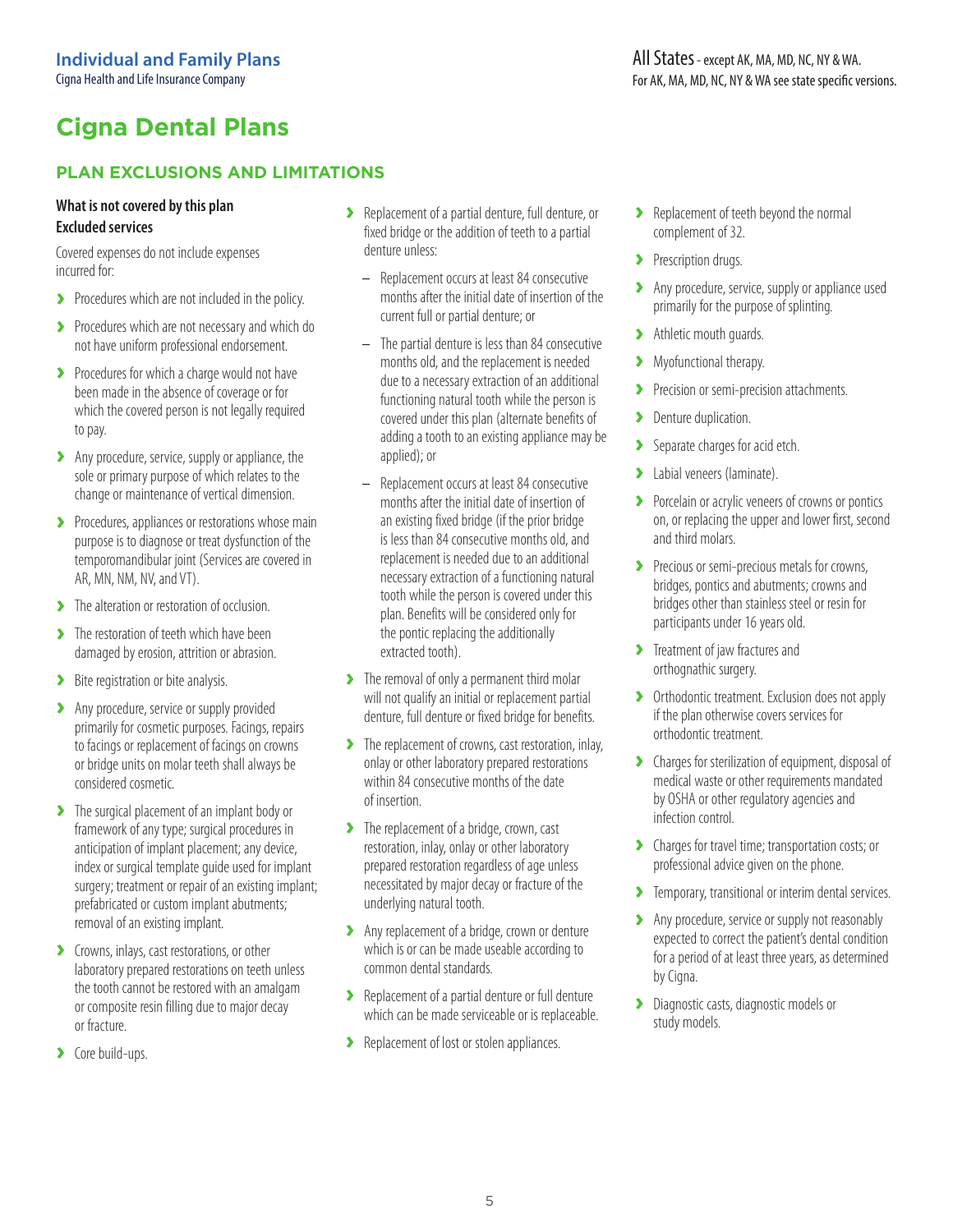### **PLAN EXCLUSIONS AND LIMITATIONS**

- **›** Any charge for any treatment performed outside of the United States other than for emergency treatment (any benefits for emergency treatment which is performed outside of the United States will be limited to a maximum of \$100 per consecutive 12-month period).
- **›** Oral hygiene and diet instruction; broken appointments; completion of claim forms; personal supplies (water pick, toothbrush, floss holder); duplication of x-rays and exams required by a third party.
- **›** Any charges, including ancillary charges, made by a hospital, ambulatory surgical center or similar facility.
- **›** Services that are deemed to be medical services.
- **›** Services for which benefits are not payable according to the "General Limitations" section.

#### **General Limitations**

No payment will be made for expenses incurred for you or any one of your dependents:

- **›** For services not specifically listed as covered services in the policy.
- **›** For services or supplies that are not dentally necessary.
- **›** For services received before the effective date of coverage.
- **›** For services received after coverage under this policy ends.
- **›** For services for which you have no legal obligation to pay or for which no charge would be made if you did not have dental insurance coverage.
- **›** For professional services or supplies received or purchased directly or on your behalf by anyone, including a dentist from any of the following:
	- Yourself or your employer.
	- A person who lives in the insured person's home, or that person's employer.
	- A person who is related to the insured person by blood, marriage or adoption, or that person's employer.
- **›** For or in connection with an Injury arising out of, or in the course of, any employment for wage or profit.
- **›** For or in connection with a sickness which is covered under any workers' compensation or similar law.
- **›** For charges made by a hospital owned or operated by or which provides care or performs services for the United States Government, if such charges are directly related to a military-serviceconnected condition.
- **›** Services or supplies received as a result of dental disease, defect or injury due to an act of war, declared or undeclared.
- **›** To the extent that payment is unlawful where the person resides when the expenses are incurred.
- **›** For charges which the person is not legally required to pay.
- **›** For charges which would not have been made if the person had no insurance.
- **›** To the extent that billed charges exceed the rate of reimbursement as described in the schedule.
- **›** For charges for unnecessary care, treatment or surgery.
- **›** To the extent that you or any of your dependents are in any way paid or entitled to payment for those expenses by or through a public program, other than Medicaid.
- **›** For or in connection with experimental procedures or treatment methods not approved by the American Dental Association or the appropriate dental specialty society.
- **›** Procedures that are a covered expense under any other dental plan which provides dental benefits.
- **›** To the extent that benefits are paid or payable for those expenses under the mandatory part of any auto insurance policy written to comply with a "no-fault" insurance law or an uninsured motorist insurance law. Cigna will take into account any adjustment option chosen under such part by you or any one of your dependents.